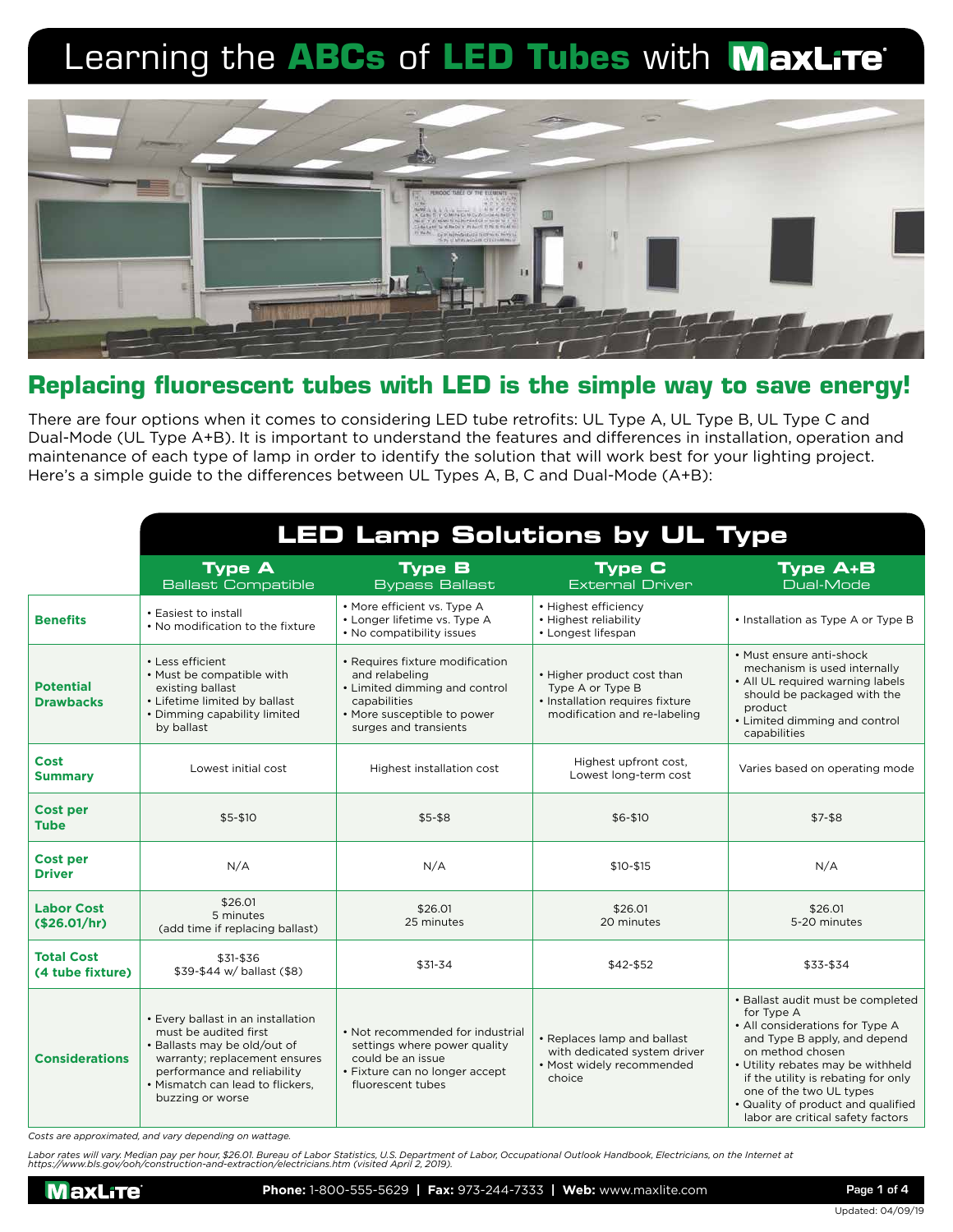



#### **Description:**

UL Type A tubes are a "plug-and-play" solution. They are built with an internal driver that enables the LED tube to operate on the existing fluorescent linear ballast.

#### **Advantages:**

UL Type A tubes offer the easiest installation process since there is no modification to the fixture itself.

#### **Disadvantages:**

The entire installation must undergo a ballast compatibility audit before any fixtures are retrofitted with UL Type A tubes. Depending on the age and maintenance of the fixtures, there may be several different types of ballasts that must be factored into a single project. The longevity of the LED lighting system will depend on the reliability of the existing fluorescent ballast. Failure of the existing ballast could result in additional maintenance costs over the lifetime of the system; therefore, ballast replacement is strongly recommended. Power consumption by the existing ballast also lowers the efficiency of the system.

**Type B** Ballast Bypass

#### **Description:**

While UL Type B tubes also have an internal driver, they are powered directly from the mains voltage supplied to the existing fixture instead of operating off the ballast.

#### **Advantages:**

UL Type B tubes operate more efficiently than UL Type A because they bypass the ballast. This extends the lifetime of the system, and eliminates compatibility issues and on-going maintenance costs associated with ballast replacements.

#### **Disadvantages:**

Installation of UL Type B tubes is more complex, as it requires electrical modification of the existing fixture to connect the tubes to the power supply. Installation may also require replacement of the socket. Once the fixture is modified, it can no longer accept fluorescent tubes. Care must be taken to properly re-label the modified fixture to ensure end-user safety.

UL Type B tubes operate more efficiently, but they have limited dimming and control capabilities, which may present an issue for some applications. Note that some Type B tubes use single-ended connections and others use double-ended connections.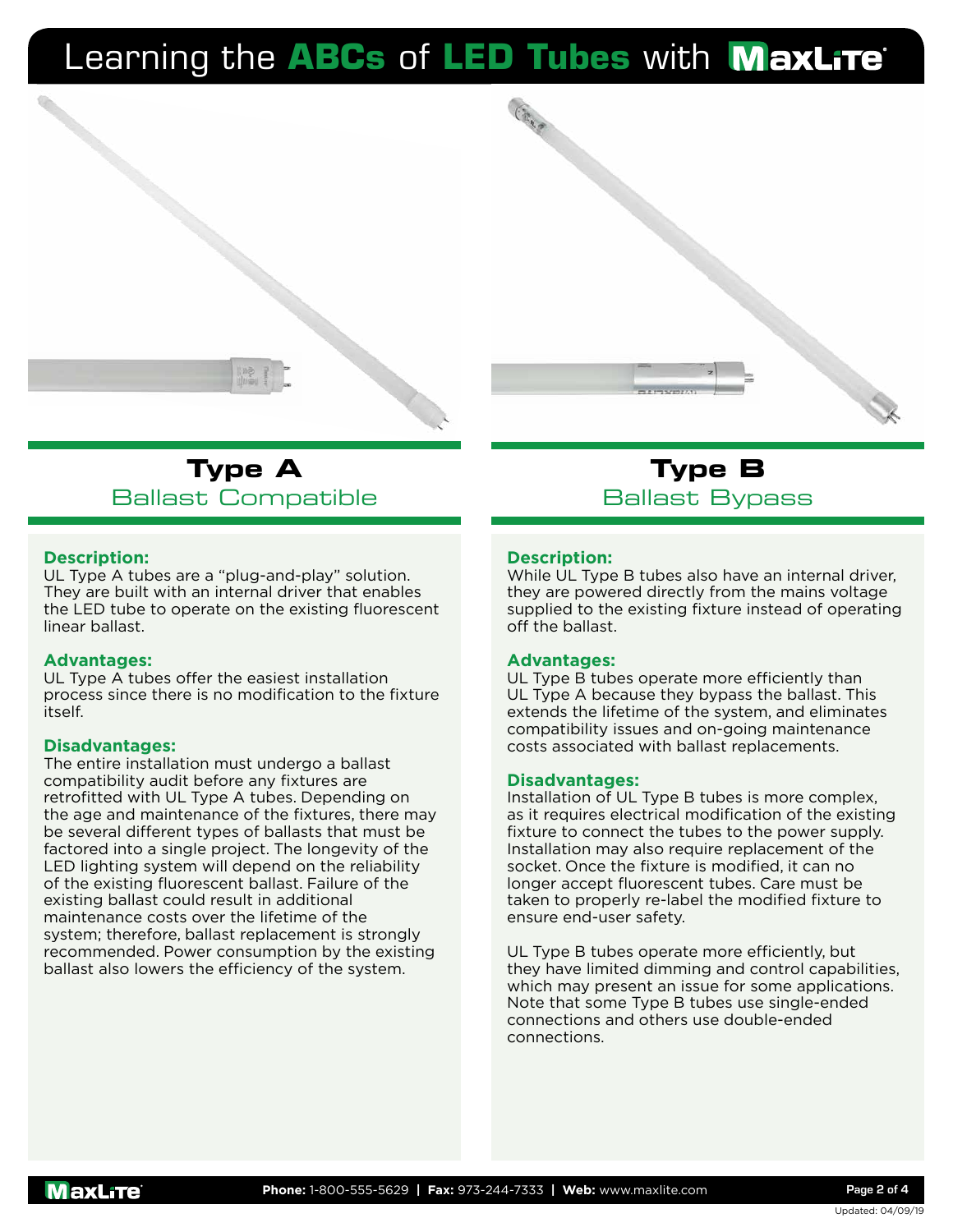

## **Type C** External Driver

#### **Description:**

UL Type C tubes operate off of an external, lowvoltage LED driver that connects to the sockets instead of the mains voltage. The existing fluorescent ballast is removed from the fixture.

#### **Advantages:**

UL Type C tubes are the most efficient and reliable retrofit solution. The external driver is not limited to size constraints inside the tube, and facilitates dimming and controls to be incorporated into the lighting system. One driver can power multiple LED tubes throughout the same fixture.

UL Type C tubes offer a longer lifespan and easier long-term maintenance. Since the driver is not coupled to the LEDs, the risk of arcing and overheating present in other types of tubes is greatly reduced, and the driver and tubes can be replaced independently of one another in the field. UL Type C drivers operate with limited current output, thereby eliminating the potential safety risks associated with UL Type A and UL Type B solutions.

#### **Disadvantages:**

UL Type C tubes have a slightly higher upfront cost than Type A or Type B options. As with UL Type B, installation requires fixture modification and re-labeling.

## **Type A+B** Dual-Mode

#### **Description:**

Commonly known as dual-mode lamps, UL Type A+B Lamps can be used with a compatible fluorescent ballast (UL-A) or ballast bypass (UL-B).

#### **Advantages:**

Dual-mode lamps may be installed in either UL Type A or UL Type B fixture configurations, taking into consideration all the advantages and disadvantages previously discussed. Choosing a quality tube that is designed for optimal safety during installation and operation is very important. MaxLite's Hybrid Series (UL Type A+B) lamps are built with integrated circuit (IC) technology that detects the lamp connection and corresponding operating mode. Each pin at the lamp base is engineered with a thermal fuse that detects overheating and responds by automatically shutting the lamp off.

#### **Disadvantages:**

Currently, there are different utility rebates associated with UL Type A, UL Type B and UL Type C tubes, and rebates can vary widely through individual utility programs. If a utility determines that a tube is both UL Type A and UL Type B, but only offers a rebate for one of the two types, the rebate may be withheld.

**Only a qualified, trained electrician should install or retrofit dual-mode LED lamps in lighting fixtures.**